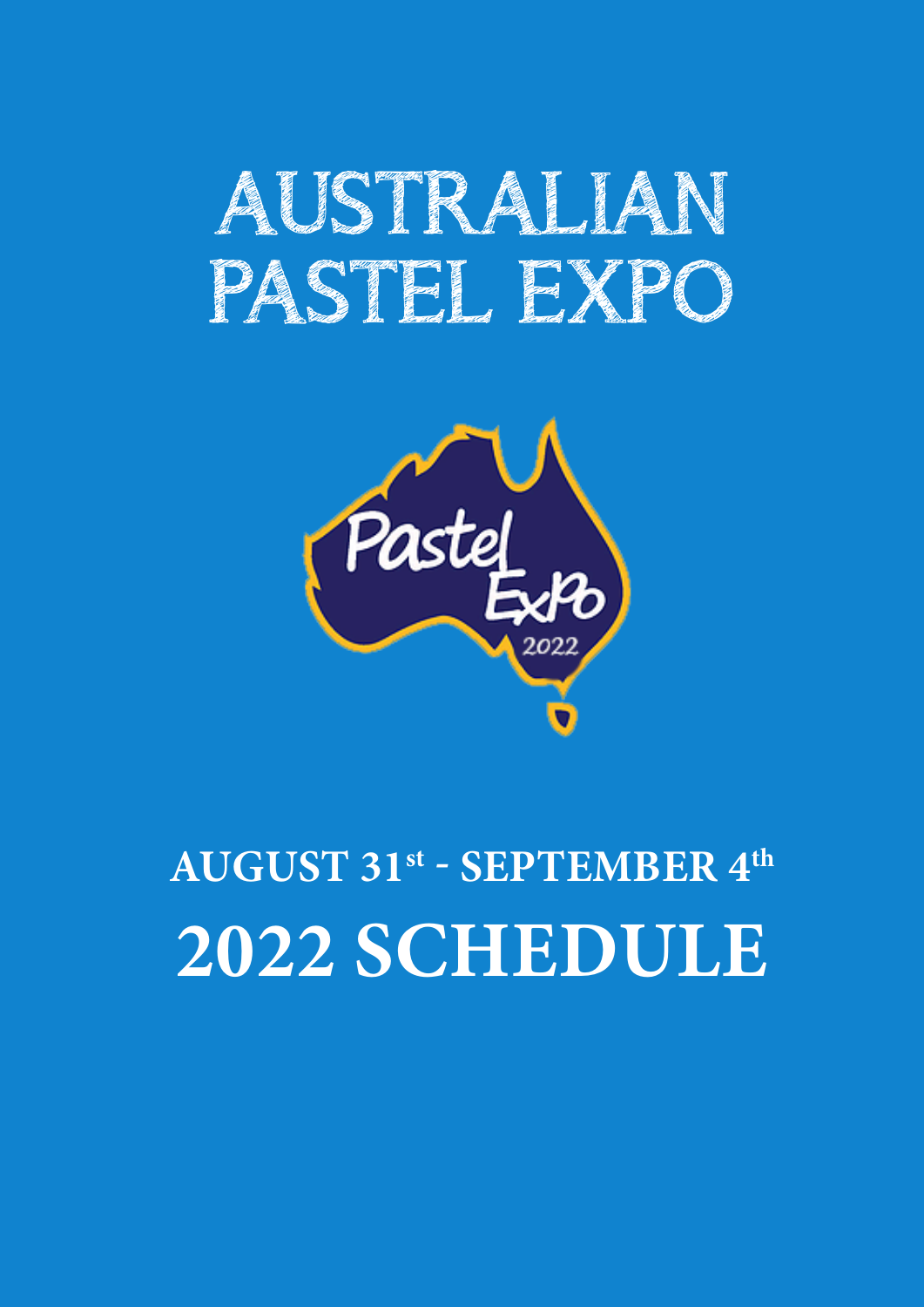#### **THURSDAY 1st September 2022**

| <b>TUTOR</b>                                        | <b>CODE</b>     | <b>THEME</b>                                                                                                                 |  |  |
|-----------------------------------------------------|-----------------|------------------------------------------------------------------------------------------------------------------------------|--|--|
| <b>WORKSHOPS 8.30AM - 4.30PM</b>                    |                 |                                                                                                                              |  |  |
| Julie and Michael Freeman                           | TW1             | Animals - Day 1 of 2 - Mastering Animals (participants MUST<br>do both day 1 and 2)                                          |  |  |
| David Wells                                         | TW <sub>2</sub> | Portrait - Introduction to Pastel Portraits                                                                                  |  |  |
| Penelope Gilbert Ng                                 | TW <sub>3</sub> | Portrait - A.D.E.P.T Portrait Workshop (Artistic-Dynamic-<br>Expressive-Portraiture-Techniques) Experienced students<br>only |  |  |
| Anne Yang                                           | TW4             | Landscape - Creating depth in Landscape                                                                                      |  |  |
| Sandra Temple                                       | TW <sub>5</sub> | Animals - Camouflage                                                                                                         |  |  |
| Lyn Henry                                           | TW <sub>6</sub> | Abstract - Seeing Small Paintings in Big Things                                                                              |  |  |
| Lyn Mellady                                         | TW7             | Art Theory - Making your personal artistic mark                                                                              |  |  |
| <b>DEMONSTRATIONS 8.00AM - 10.00AM</b>              |                 |                                                                                                                              |  |  |
| Leonie Duff                                         | TD1AM           | ZOOM - Still Life; The way to learn everything about painting                                                                |  |  |
| Karol Oakley                                        | TD2AM           | Art Theory - Get Toned                                                                                                       |  |  |
| DEMONSTRATIONS 10.30AM - 12.30PM                    |                 |                                                                                                                              |  |  |
| <b>Stephie Clark</b>                                | TD1MM           | Flowers - story of light                                                                                                     |  |  |
| Lyn Diefenbach                                      | TD2MM           | Portrait - Portraits loose and lively                                                                                        |  |  |
| <b>DEMONSTRATIONS 2.00PM - 4.00PM</b>               |                 |                                                                                                                              |  |  |
| <b>Tricia Reust</b>                                 | TD1PM           | Mixed Media - New work surfaces from old                                                                                     |  |  |
| Janet Hayes                                         | TD2PM           | Figures - Drawing figures from life                                                                                          |  |  |
| PLEIN AIR 8.30AM - 4.30PM                           |                 |                                                                                                                              |  |  |
| Regina Hona                                         | TW <sub>8</sub> | Diving into Plein Air                                                                                                        |  |  |
| <b>CRITIQUES - 15 MINUTES PER PERSON - THURSDAY</b> |                 |                                                                                                                              |  |  |
| Tricia Reust                                        | TC <sub>1</sub> | One on one 15 minute session with Tricia Reust between<br>9.30am - 11.30am                                                   |  |  |
| Lyn Diefenbach                                      | TC <sub>2</sub> | One on one 15 minute session with Lyn Diefenbach between<br>1.30pm - 3.30pm                                                  |  |  |
| <b>PAINT AROUND EVENING 5.00PM - 7.00PM</b>         |                 |                                                                                                                              |  |  |
| Demonstrations                                      | <b>TDPA</b>     | Paint Around with Tony Allain, Lyn Diefenbach, Karol Oakley,<br>Tricia Taylor and Tricia Reust.                              |  |  |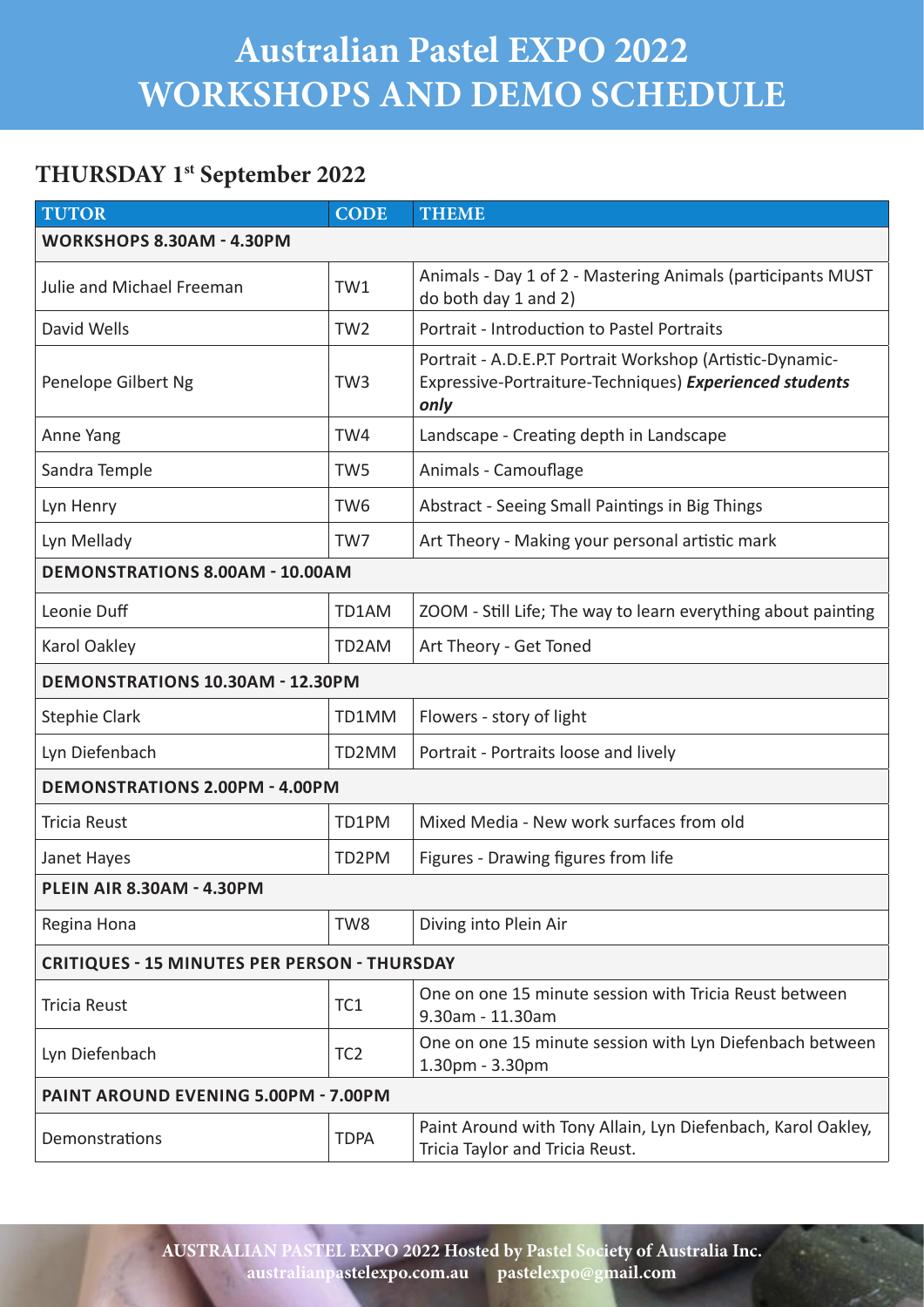#### **FRIDAY 2nd September 2022**

| <b>TUTOR</b>                                      | <b>CODE</b>        | <b>THEME</b>                                                                          |  |  |
|---------------------------------------------------|--------------------|---------------------------------------------------------------------------------------|--|--|
| WORKSHOPS 8.30AM - 4.30PM                         |                    |                                                                                       |  |  |
| Julie and Michael Freeman                         | FW1                | Day 2 of 2 - Mastering Animals (participants MUST do both<br>day $1$ and $2)$         |  |  |
| Regina Hona                                       | FW <sub>2</sub>    | Landscape - Water and Reflections                                                     |  |  |
| <b>Stephie Clark FULL</b>                         | FW <sub>3</sub>    | Flowers - Bloom with Grace                                                            |  |  |
| <b>Tricia Reust</b>                               | FW4                | Mixed Media - Pastel over collage on canvas                                           |  |  |
| Sandra Temple                                     | FW <sub>5</sub>    | <b>Animals - Beautiful Birds</b>                                                      |  |  |
| Tricia Taylor                                     | FW <sub>6</sub>    | Landscape - Sunset Skies                                                              |  |  |
| Lyn Diefenbach FULL                               | FW7                | Portrait - Portraits alive                                                            |  |  |
| <b>DEMONSTRATIONS 8.00AM - 10.00AM</b>            |                    |                                                                                       |  |  |
| Dawn Emerson                                      | FD1AM              | Zoom                                                                                  |  |  |
| Anne Yang                                         | FD <sub>2</sub> AM | Landscape - Creating Depth in the Landscape                                           |  |  |
| <b>DEMONSTRATIONS 10.30AM - 12.30PM</b>           |                    |                                                                                       |  |  |
| Lyn Mellady                                       | FD1MM              | Landscape - Submerged rocks at high tide                                              |  |  |
| Penelope Gilbert Ng                               | FD2MM              | Portrait - Let the Colour Sing - Vibrant colourful portrait -<br>loose style          |  |  |
| <b>DEMONSTRATIONS 2.00PM - 4.00PM</b>             |                    |                                                                                       |  |  |
| Lynette Orzlowski                                 | FD1PM              | Demonstrating Canson Papers - 1 image on 3 different<br>substrates                    |  |  |
| Louise Corke                                      | FD2PM              | Zoom - Art Theory; The Final Tweaks - Edges and Final<br><b>Balances in any Genre</b> |  |  |
| PLEIN AIR 8.30AM - 4.30PM                         |                    |                                                                                       |  |  |
| Karol Oakley                                      | FW8                | Plein Air Confidence                                                                  |  |  |
| <b>CRITIQUES - 15 MINUTES PER PERSON - FRIDAY</b> |                    |                                                                                       |  |  |
| <b>Tony Allain</b>                                | FC1                | One on one 15 minute session with Tony Allain between<br>9.30am - 11.30am             |  |  |
| Lyn Mellady                                       | FC <sub>2</sub>    | One on one 15 minute session with Lyn Mellady between<br>1.30pm - 3.30pm              |  |  |
| <b>EVENING DEMO 5.00 - 7.00PM</b>                 |                    |                                                                                       |  |  |
| <b>Tony Allain</b>                                | <b>FDMD</b>        | Landscape - Where the Land Meets the Sea                                              |  |  |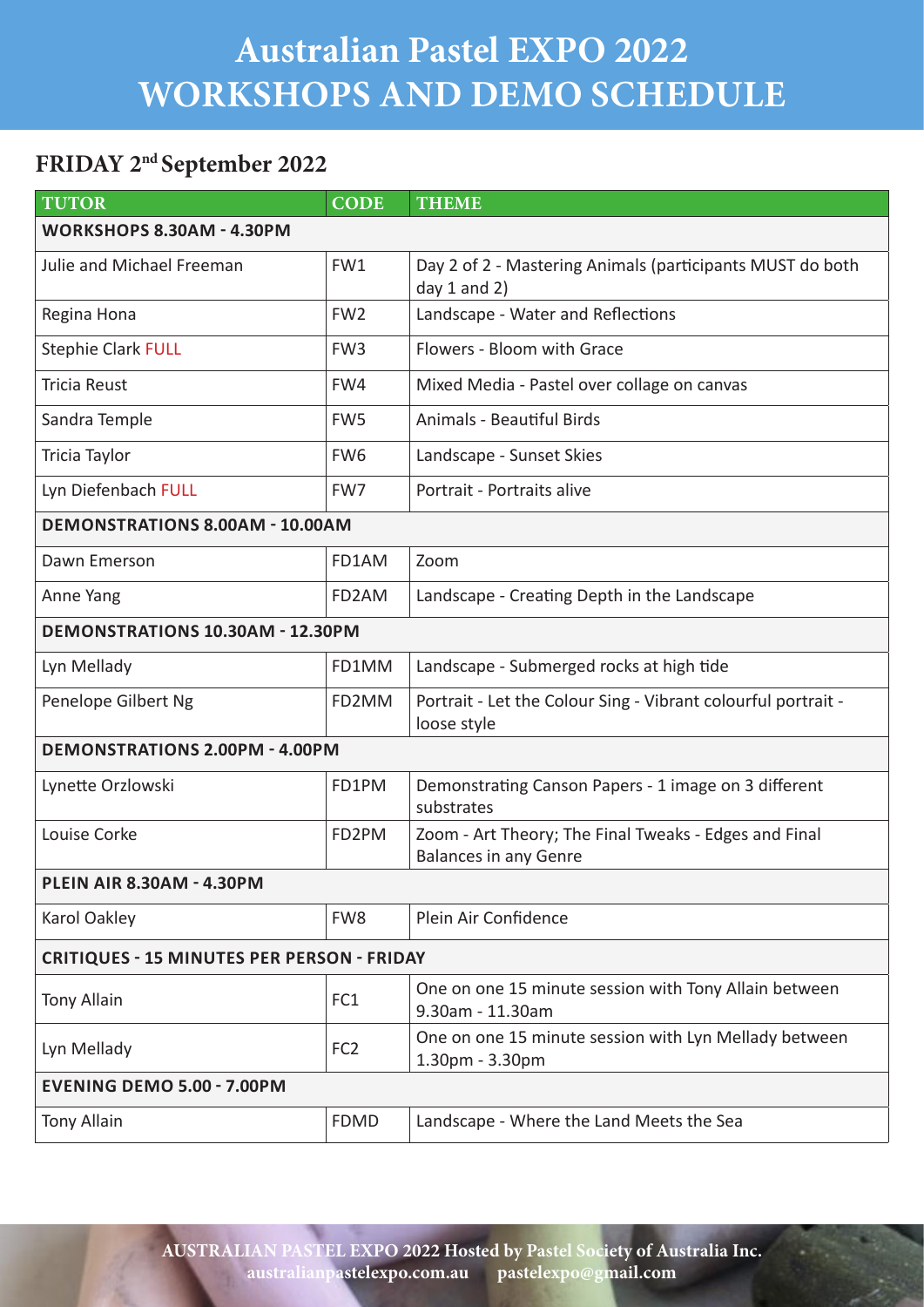#### **SATURDAY 3rdh September 2022**

| <b>TUTOR</b>                                        | <b>CODE</b>        | <b>THEME</b>                                                                          |  |  |
|-----------------------------------------------------|--------------------|---------------------------------------------------------------------------------------|--|--|
| <b>WORKSHOPS 8.30AM - 4.30PM</b>                    |                    |                                                                                       |  |  |
| Pauline Adair                                       | SW1                | Figures - Figures from Life                                                           |  |  |
| Tony Allain FULL                                    | SW <sub>2</sub>    | Art Theory - Creativity Untamed                                                       |  |  |
| Lyn Diefenbach                                      | SW <sub>3</sub>    | Flowers - The Floral Portrait - Building the Illusion of Reality                      |  |  |
| <b>Tricia Reust</b>                                 | SW4                | Mixed Media - Pastel over Gesso Texture on paper                                      |  |  |
| Janet Hayes                                         | SW <sub>5</sub>    | Portraits - Pastel portrait from a live model                                         |  |  |
| Tricia Taylor                                       | SW <sub>6</sub>    | Art Theory - Making Your Artwork Sing - Understanding<br>colour chords                |  |  |
| Karol Oakley                                        | SW7                | Landscape - Traditional Landscape from the Heart                                      |  |  |
| <b>DEMONSTRATIONS 8.00AM - 10.00AM</b>              |                    |                                                                                       |  |  |
| <b>Cuong Nyugen</b>                                 | SD1AM              | Zoom - Portraits                                                                      |  |  |
| TBA                                                 | SD <sub>2</sub> AM |                                                                                       |  |  |
| <b>DEMONSTRATIONS 10.30AM - 12.30PM</b>             |                    |                                                                                       |  |  |
| Leonie Duff                                         | SD1MM              | ZOOM - Pastel Portrait- Pursuing the Poetry and Exploring<br>the process              |  |  |
| <b>Stephie Clark</b>                                | SD <sub>2</sub> MM | Flowers / Landscape - Channel your Inner Monet                                        |  |  |
| <b>DEMONSTRATIONS 2.00PM - 4.00PM</b>               |                    |                                                                                       |  |  |
| Regina Hona                                         | SD1PM              | Landscape - The Magic of Water                                                        |  |  |
| <b>Christine Clark</b>                              | SD <sub>2</sub> PM | Animals - Painting your dog in pastels and charcoal                                   |  |  |
| PLEIN AIR 8.30AM - 4.30PM                           |                    |                                                                                       |  |  |
| Penelope Gilbert Ng                                 | SW <sub>8</sub>    | Plein Air                                                                             |  |  |
| <b>CRITIQUES - 15 MINUTES PER PERSON - SATURDAY</b> |                    |                                                                                       |  |  |
| Julie or Michael Freeman                            | SC <sub>2</sub>    | One on one 15 minute session with Julie or Michael Freeman<br>between 1.30pm - 3.30pm |  |  |